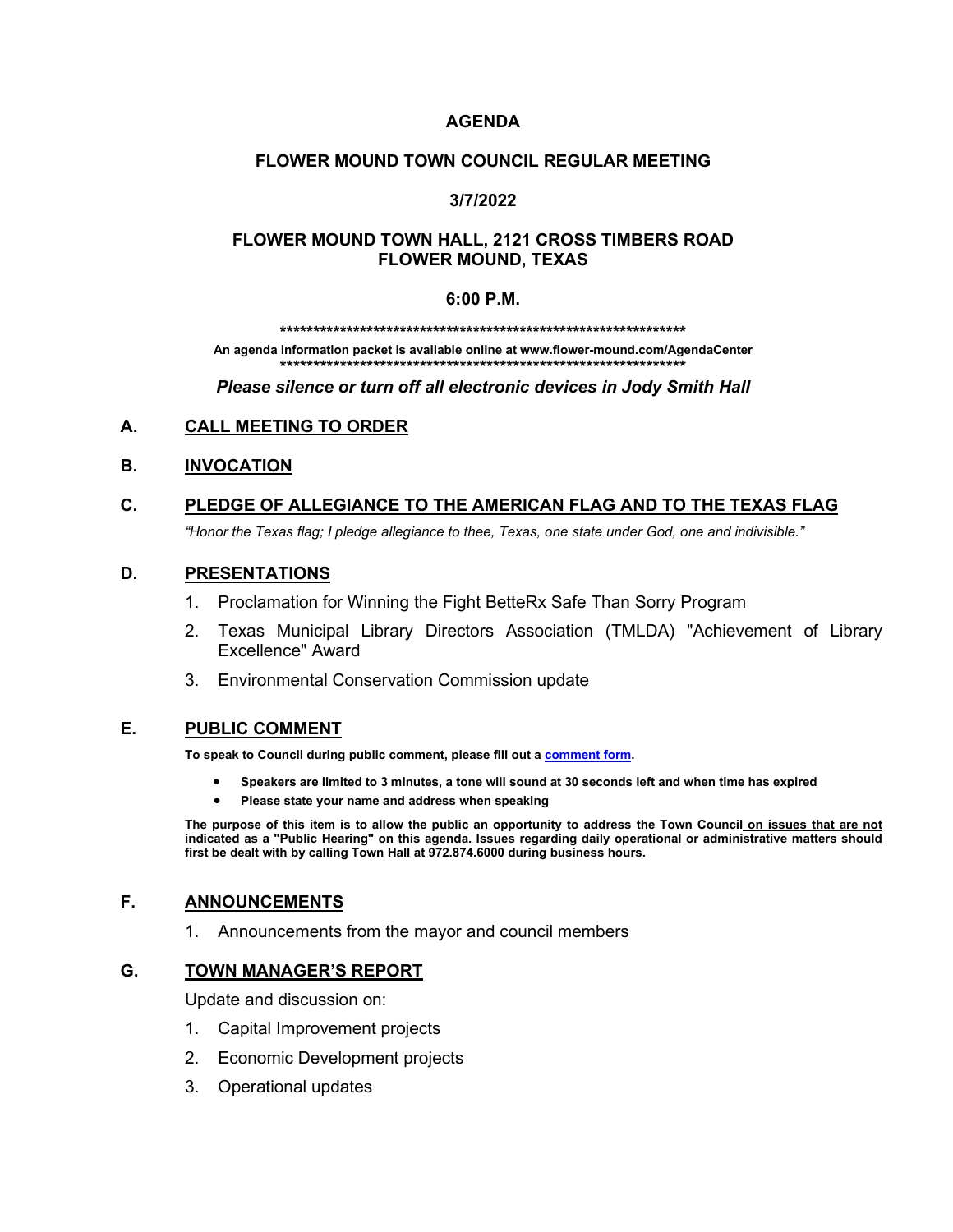### **H. FUTURE AGENDA ITEMS**

**The purpose of this item is to allow the Mayor and members of Council an opportunity to bring forward items they wish to discuss at a future meeting, with the understanding a consensus of Council is needed in order for that item to be placed on a future agenda and in accordance with the Town Council Agenda Setting Policy (Ord. 65-15).**

### **I. COORDINATION OF CALENDARS**

1. A regular meeting is scheduled for Monday, March 21.

# **J. CONSENT ITEMS**

**This part of the agenda consists of non-controversial or "housekeeping" items required by law. Items may be removed from Consent by any council member by making such request prior to a motion and vote.** 

- 1. Minutes 2/21- Consider approval of the minutes from a regular meeting of the Town Council held on February 21, 2022.
- 2. Library Fee Amendments- Consider approval of an ordinance amending Appendix A "Fee Schedule" to update Library fees. (The Cultural Arts Commission recommended approval by a vote of 4 to 0 at its July 22, 2021, meeting.)
- 3. Police Services Lake Grapevine- Consider approval of the 2022 US Army Corps of Engineer (USACE) solicitation for contract with the Town of Flower Mound for law enforcement services at Lake Grapevine and authorize the Mayor to execute same.
- 4. Hillside Water Line Construction Award- Consider approval of a Construction Agreement with Four Star Excavating for the Hillside Water Line Connection project, in the amount of \$197,687.50; and authorization for the Mayor to execute same on behalf of the Town.
- 5. Chinn Chapel Soccer Drainage Design- Consider approval of a Professional Services Agreement with Parkhill, for the design phase services associated with the Chinn Chapel Soccer Complex Drainage Improvements project, in the amount of \$53,700.00; and authorization for the Mayor to execute same on behalf of the Town.
- 6. Timber Creek WL Design Amend 1- Consider approval of a First Amendment to the Professional Services Agreement with Pacheco Koch Consulting Engineers, LLC (successor in interest to Pacheco Koch Consulting Engineers, Inc.), for the design phase services associated with the Timber Creek Water Line Replacement Phase 1 project, to increase the design fee by \$75,085.00; and authorization for the Mayor to execute same on behalf of the Town .
- 7. Timber Creek Water & Sewer Services- Consider approval of a Professional Services Agreement with The Rios Group, for subsurface utility engineering services associated with the Timber Creek Water and Sewer Replacements project, in the amount of \$24,300.00; and authorization for the Mayor to execute same on behalf of the Town.
- 8. 2499@407 Intersection Design Award- Consider approval of a Professional Services Agreement with Kimley-Horn and Associates, Inc., for the design phase services associated with the FM2499 at FM407 Intersection Improvements project, in the amount of \$298,350.00; and authorization for the Mayor to execute same on behalf of the Town.
- 9. Grand Park Construction Award- Consider approval of a Construction Agreement with Quick Set Concrete for the Grand Park (2020-21 Playground Replacements) project, in the amount of \$94,912.20; and authorization for the Mayor to execute same on behalf of the Town.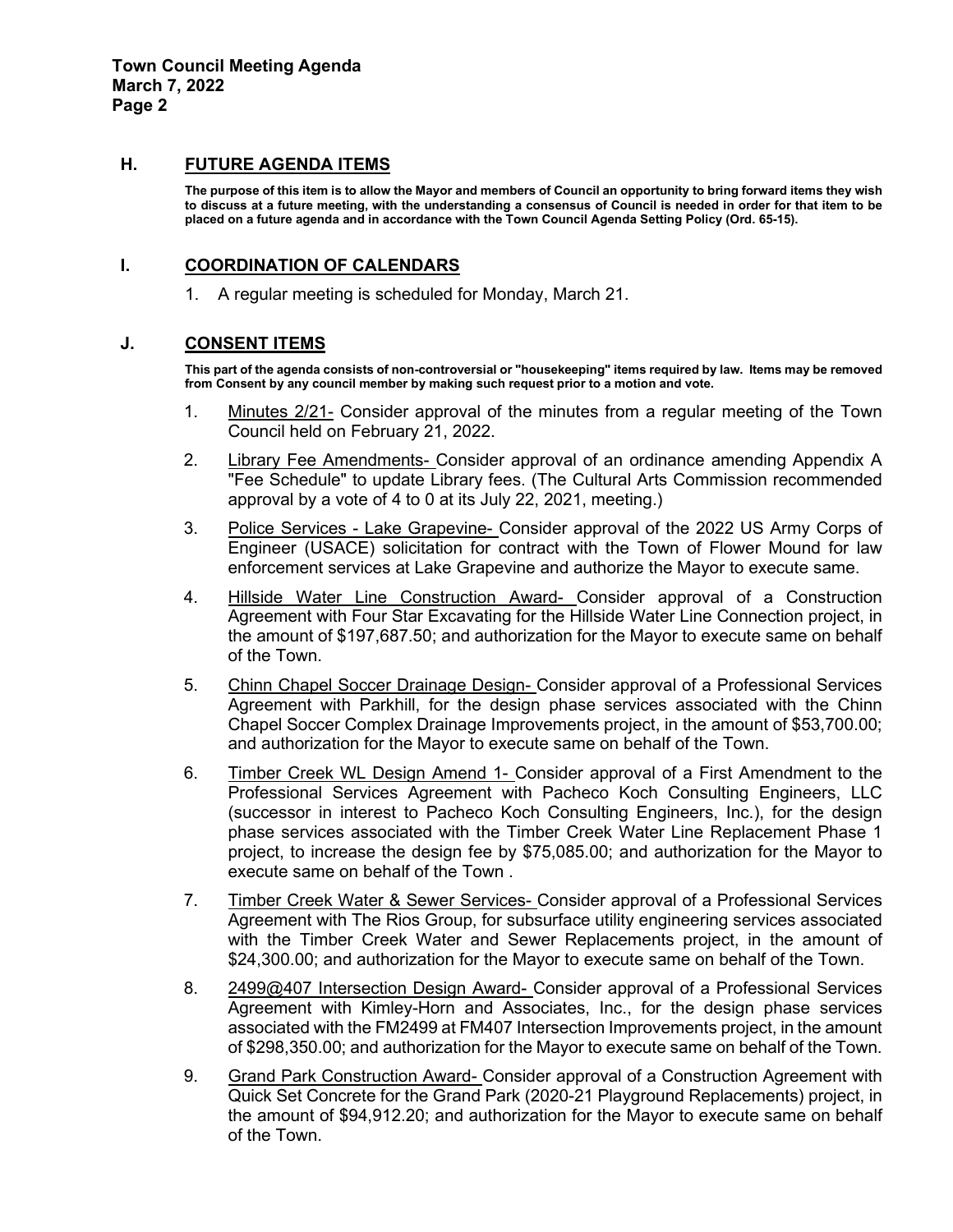- 10. Emergency Repair Safety Ventilations Sys- Consider approval of an emergency expenditure with Archer Western Construction LLC for the emergency repair of the Employee Safety Ventilation System at the Wastewater Treatment Plant, in the amount of \$144,410.57.
- 11. Opiod Settlement- Consider approval of a resolution authorizing the Town Manager to execute global opioid settlement documents relating to the Teva pharmaceutical companies and the Endo pharmaceutical companies.

# **K. REGULAR ITEMS**

- 12. SP21-0009 Doctor's Urgent Care- Consider a Site Plan (SP21-0009 Doctor's Urgent Care) to develop a medical office, with a request for a deviation to computing parking and loading requirements pursuant to Section 82-73 of the Code of Ordinances and a waiver to Architectural Standards in the Town's Urban Design Plan for roof pitch. The property is generally located east of Long Prairie Road and north of Forest Vista Drive. (P&Z recommended approval/denial by a vote of 6 to 0 at its February 28, 2022, meeting.)
- 13. ZPD21-0012 Windhaven Assisted Living- Public Hearing to consider an ordinance amending the zoning (ZPD21-0012 - Windhaven Assisted Living PD Amendment) to amend Planned Development District-173 (PD-173) with Agricultural District (A) uses and a nursing or congregate care facility, with certain waivers, exceptions and modifications to the Code of Ordinances. The property is generally located south of Cross Timbers Road and west of Auburn Drive. (P&Z recommended approval by a vote of 6 to 0 at its February 28, 2022, meeting.)
- 14. Z22-0001 FM Woods Blk D, Lots 3R & 4R- Public Hearing to consider an ordinance amending the zoning (Z22-0001 – Flower Mound Woods Block D, Lots 3R & 4R) from Planned Development District-173 (PD-173) with Agricultural District (A) uses and a nursing or congregate care facility to Single Family District-15 (SF-15) uses. The property is generally located north and west of Nan Lane and Alberta Lane. (P&Z recommended approval by a vote of 6 to 0 at its February 28, 2022, meeting.)
- 15. Z21-0009 FM Ranch Prairie Vista- Public Hearing to consider an ordinance amending the zoning (Z21-0009- Flower Mound Ranch Prairie Vista) from Interim Holding (IH) uses to Single Family-Estate (SF-E) uses. The property is generally located north of Cross Timbers Road and east of U.S. Hwy. 377. (P&Z recommended approval by a vote of 6 to 0 at its February 28, 2022, meeting.)
- 16. MU21-0003 Lakeside Village- Public Hearing to consider an ordinance for rezoning (MU21-0003 – Lakeside Village) to amend Mixed Use District-1 (MU-1) to amend certain development standards related to Character Zone Standards, Open Space Standards, Parking Standards, Architectural and Building Standards, and Signage Standards in the Lakeside Village Development Code subject to the terms and condtions in the attached Development Agreement and authorization for the Mayor to execute same on behalf of the Town after approval of the terms by the Town Attorney. The property is generally located west of Long Prairie Road along both sides of Lakeside Parkway. (P&Z recommended approval by a vote of 6 to 0 at its February 28, 2022, meeting.)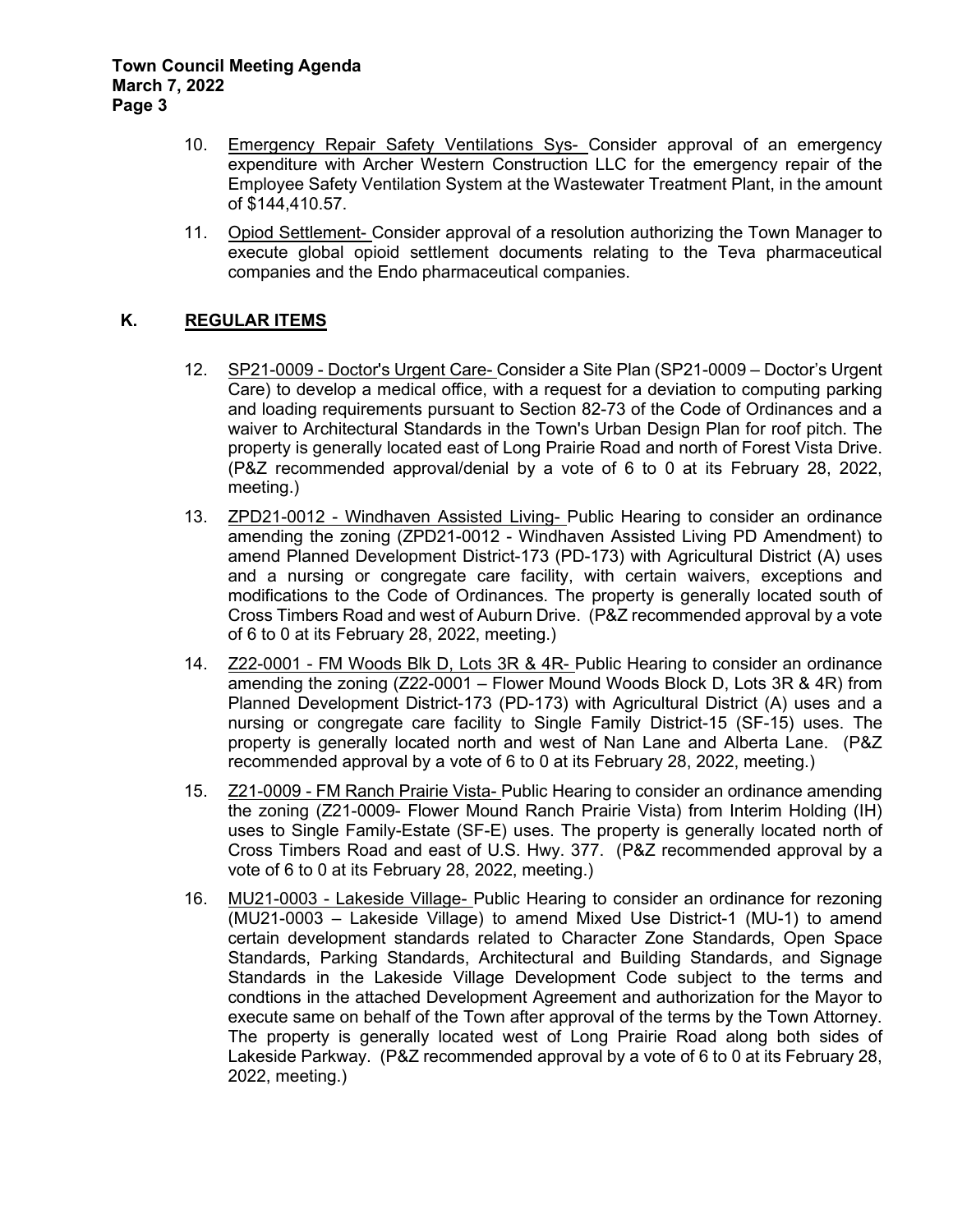#### **L. BOARDS/COMMISSIONS** *(Bold text represents boards with vacancies)*

Discuss and consider resignations, appointments, evaluations, reassignments, discipline, or dismissals for the following boards or commissions: All Together Flower Mound Commission, Animal Services Board, Cultural Arts Commission, Denton County Transportation Authority, Environmental Conservation Commission, Parks Board, School Liaison Committee, SMARTGrowth Commission, Tax Increment Reinvestment Zone Number One (TIRZ #1), Transportation Commission, and Veterans Liaison Board.

### **M. CLOSED MEETING**

The Town Council to convene into closed meeting pursuant to Texas Government Code Chapter 551, including, but not limited to, Sections 551.071, 551.072, 551.074, and 551.087 for consultation with Town Attorney, and to discuss matters relating to real property, personnel, and economic development negotiations, as follows:

- a. Consultation with Town Attorney.
	- 1. Open Government Rules
	- 2. 2006 Rule 11 agreement and dismissal, Cause No. 2005-20153-158 and Flower Mound Ranch Development Applications
- b. Discuss and consider purchase, exchange, lease or value of real property for parks, public rights-of-way, and/or other municipal purposes and all matters incident and related thereto.
- c. Discuss and consider resignations, appointments, evaluations, reassignments, discipline, or dismissals for the following boards or commissions: Board of Adjustment/Oil & Gas Board of Appeals, Community Development Corporation, and Planning and Zoning Commission.
- d. Discuss and consider economic development incentives, including retail centers, corporate relocation/expansion/retention, hospitality projects, and performance related to certain incentive agreements.
- e. Deliberate the appointment, employment, evaluation, reassignment, duties and responsibilities, of the Presiding and Alternate Municipal Court Judge.

**The Town Council may convene in executive session to conduct a private consultation with its attorney on any legally posted agenda item, when the Town Council seeks the advice of its attorney about pending or contemplated litigation, a settlement offer, or on a matter in which the duty of the attorney to the governmental body under the Texas Disciplinary Rules of Professional Conduct of the State Bar of Texas clearly conflicts with the provisions of Chapter 551, including the above referenced items.** 

## **N. RECONVENE TO REGULAR MEETING**

The Town Council to reconvene into an open meeting to take any action deemed necessary as a result of the closed meeting.